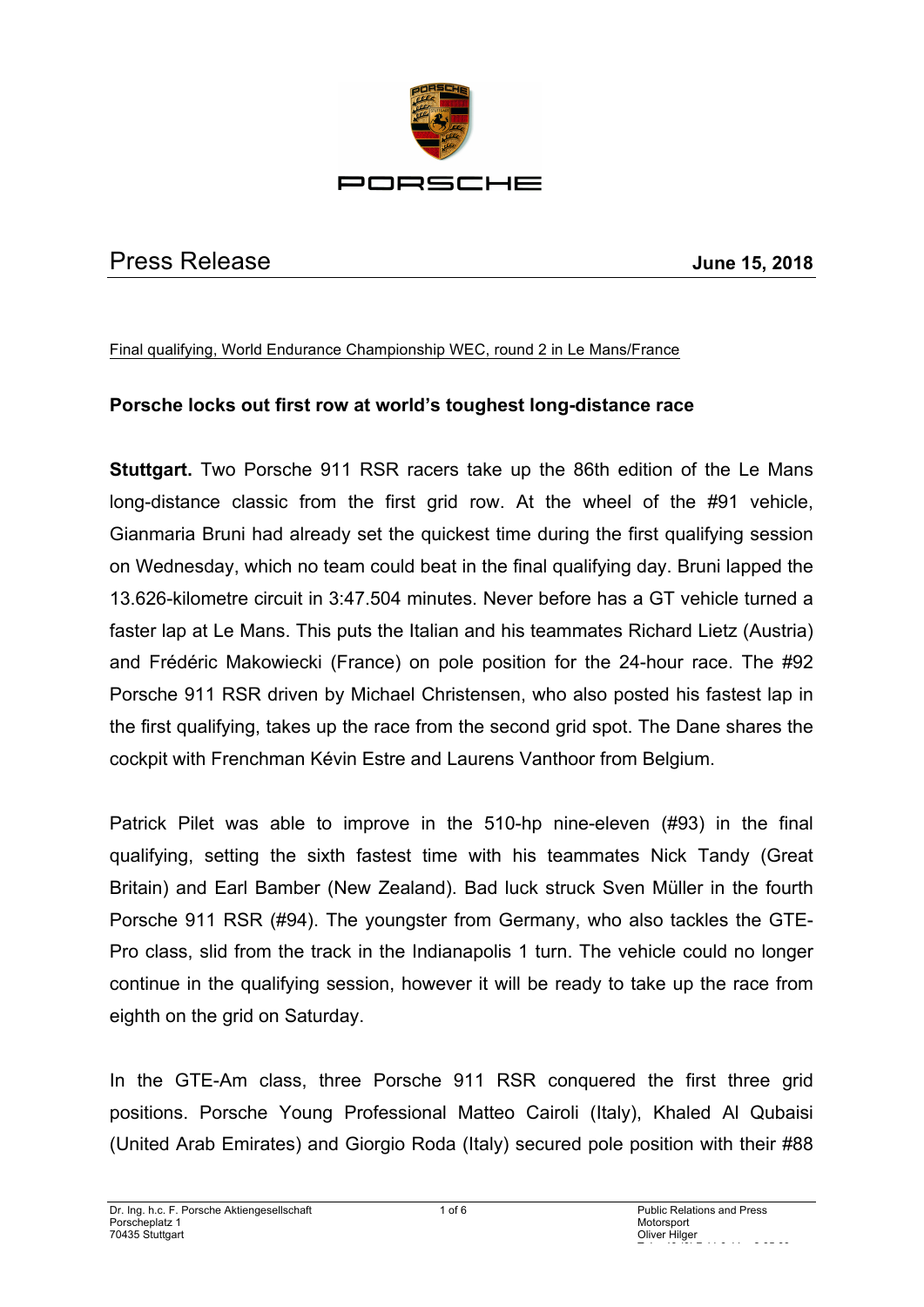911 fielded by Dempsey-Proton Racing. Directly behind them, the Porsche 911 RSR (#86) run by the Gulf Racing team and the #77 vehicle of Dempsey-Proton Racing head off into the long-distance classic at 3pm on Saturday from positions two and three respectively.

# **Qualifying quotes**

**Dr Frank-Steffen Walliser, Vice President Motorsports and GT Cars:** "All our vehicles are performing well and have been very reliable. The qualifying results are great with the fastest time in the GTE-Pro class and positions one, two and three in the GTE-Am class. As race preparation this is good because it has a calming effect and shows where we stand. Gianmaria Bruni's fastest lap was simply magic. Everything came together perfectly: no mistake, little traffic and slipstream. You see from the times how close the competition is and how tough things are out there. Unfortunately this also led to some trips off the track. The #94 was badly damaged, but the car will be back on its wheels in time for the race. 24 hours is a long time, so it's certainly important to avoid making mistakes."

**Pascal Zurlinden, Director GT Factory Motorsport:** "The track was a little slower during the final qualifying, however two of our cars managed to improve their times. We're facing very strong opposition, but we have four fast cars with experienced teams and drivers. Our goal is to perform consistently and win the race."

**Gianmaria Bruni (Porsche 911 RSR #91):** "Pole position at Le Mans doesn't really mean a lot for the race, but of course it makes me very happy. It's especially great that the lap time sets a new GTE record at Le Mans – on the  $70<sup>th</sup>$  anniversary of the Porsche brand. We can all be very proud, from the mechanics at the track to the engineers at Weissach. I'm pleased to be a member of this fantastic team and I'll be taking up the race on Saturday as the start driver."

**Richard Lietz (Porsche 911 RSR #91):** "Basically we completed our mandatory laps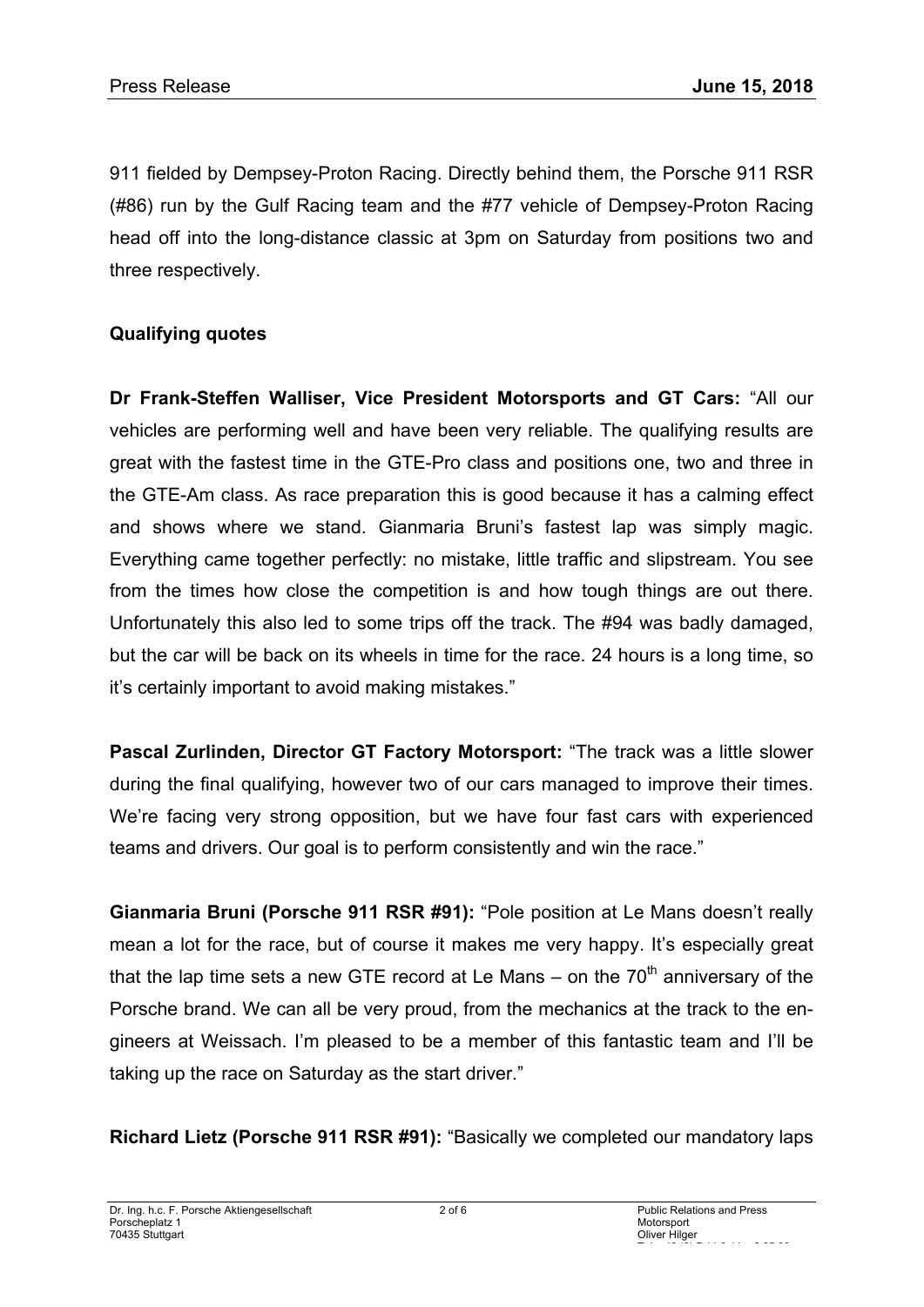in the last session. Every driver has to turn five laps during the night to get used to the darkness. An accident prevented us from doing this in the first qualifying session."

**Frédéric Makowiecki (Porsche 911 RSR #91):** "We noticed during the qualifying that the times weren't getting faster. From that point on, we focussed on finding the best setup and balance for the race."

**Kévin Estre (Porsche 911 RSR #92):** "Second on the grid is good, because we kept out of all the fights for positions and didn't have to battle our way through the field. The heavy traffic in the final qualifying session prevented us from beating our best time, so we concentrated on the race."

**Michael Christensen (Porsche 911 RSR #92):** "The field got really twitchy in the last qualifying session and there were a lot of interruptions so I didn't get the chance for a clear lap. I'm feeling optimistic, because we're heading into the race with a well setup vehicle."

**Patrick Pilet (Porsche 911 RSR #93):** "As far as going for top times is concerned, the last qualification wasn't perfect. On the other hand, we made great progress with the race setup – we know what we need to do on the car and we'll keep improving during the race."

**Earl Bamber (Porsche 911 RSR #93):** "The final day of qualifying was okay for us. Patrick turned a good lap, but the track wasn't as fast as yesterday. With the race setup, we moved in the right direction step by step. We'll be competitive in the race."

**Nick Tandy (Porsche 911 RSR #93):** "We didn't get much track time during the final qualification, but we ticked everything off our list. For us drivers, it would have been good to have had more time to get used to the dark, but in any case we're well prepared for the race."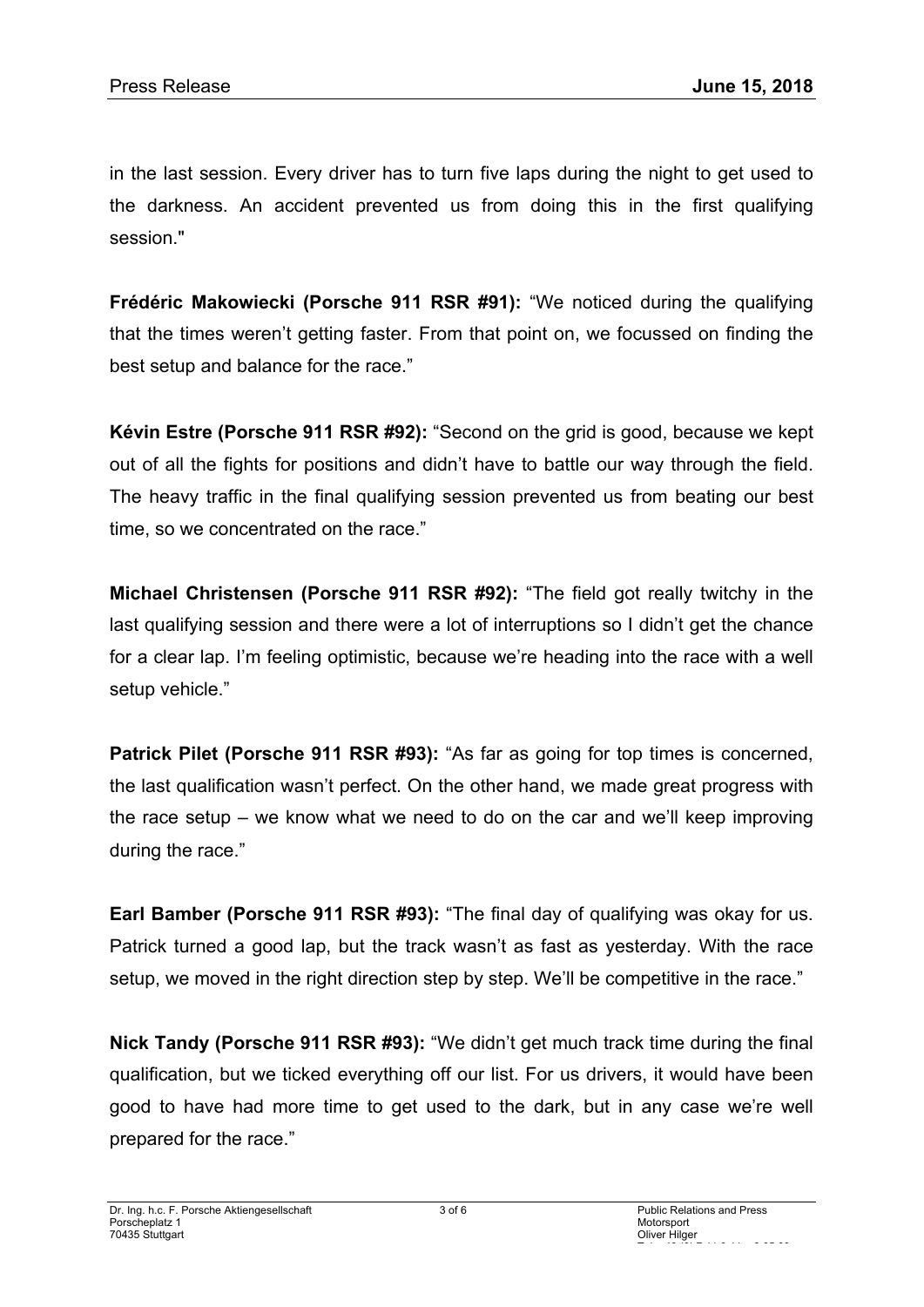**Sven Müller (Porsche 911 RSR #94):** "My qualifying was shorter than expected unfortunately. In my first flying lap I suddenly had no grip at all in Indianapolis 1 and lost the car. Luckily the vehicle can be repaired, but something like this can't happen in the race."

**Jörg Bergmeister (Porsche 911 RSR #56):** "Unfortunately, after being hampered by heavy traffic in the first qualifying, we deliberately focussed on preparing for the race. We drove long runs on soft tyres. The car felt really good and I'm looking forward to the race. For us as a new team, it's a huge challenge to take on the 24 Hours of Le Mans as a second task."

**Matt Campbell (Porsche 911 RSR #77):** "We'd hoped to be able to improve on our times from the previous day. The conditions were simply not good enough. Our setup is not too aggressive, but we still should have been able to improve."

**Christina Nielsen (Porsche 911 RSR #80):** "After not getting a lot of track time at the test day, the qualifying sessions were very important for us. In the final session we made progress. Now we've found a solid setup for such a long race."

**Matteo Cairoli (Porsche 911 RSR #88):** "We stopped working on the race setup during the final qualifying and instead attempted to defend our position. We're now ready with our setup and our strategy for the race. I'll drive the first stint followed by Khaled and then Giorgio."

**Ben Barker (Porsche 911 RSR #86):** "We were strong in our last qualifying and managed to make up two positions. The balance of the car is good, which bodes well for the race. We've gained a lot of important insights during the qualifying sessions and we're heading into the race on Saturday feeling confident."

**Patrick Long (Porsche 911 RSR #99):** "Wednesday was a difficult day for us, but now things are improving. We decided not to attack with a couple of fast laps. Instead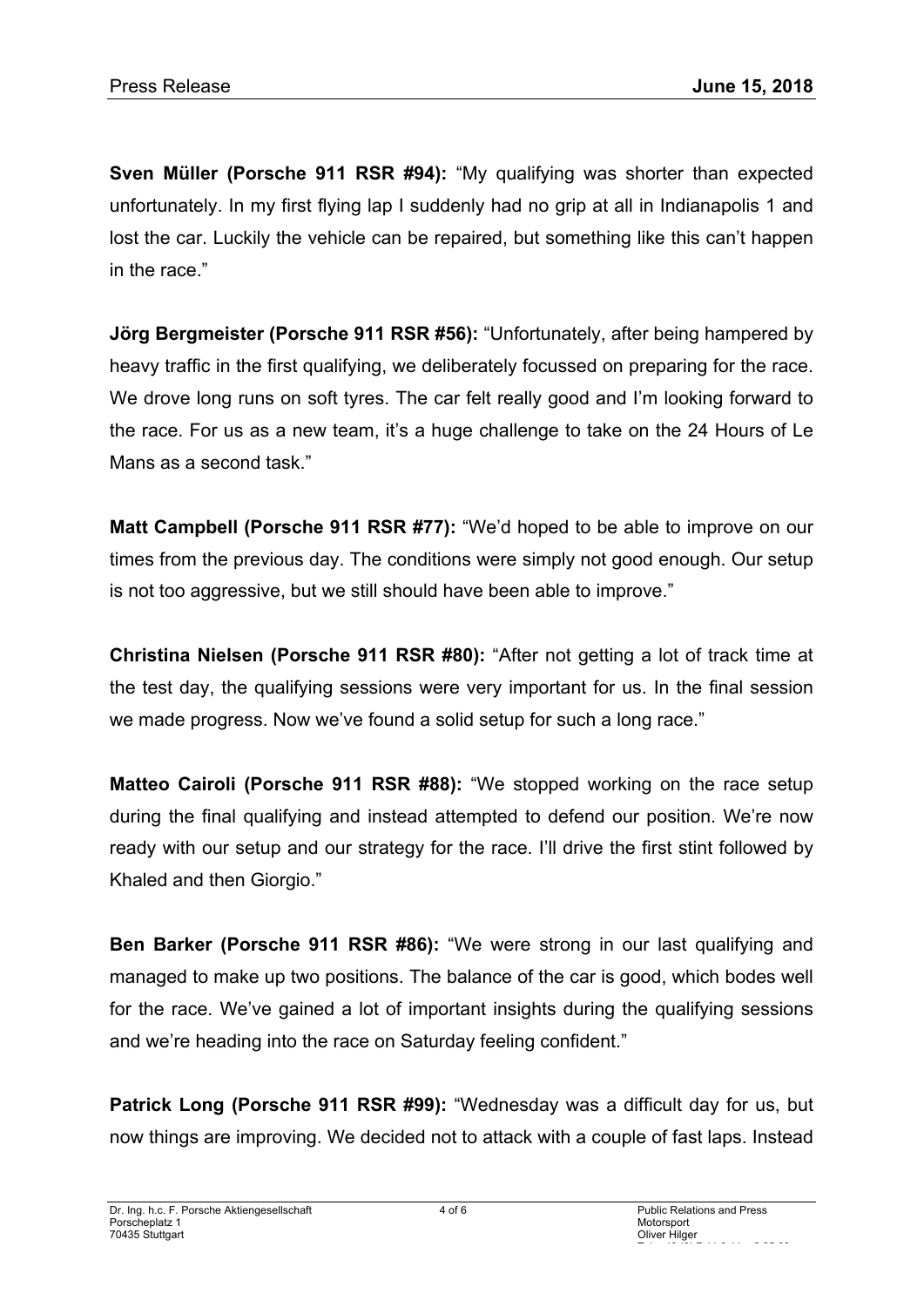we used the time to help get my teammates more familiar with the car. The baseline setup now fits, everyone is focussed and we look forward to contesting this unique race. This is my  $15<sup>th</sup>$  time in a row here."

# **Final qualifying**

### **GTE-Pro class**

- 1. Lietz/Bruni/Makowiecki (A/I/F), Porsche 911 RSR, 3:47.504 minutes
- 2. Christensen/Estre/Vanthoor (DK/F/B), Porsche 911 RSR, +1.593 seconds
- 3. Mücke/Pla/Johnson (D/F/USA), Ford GT, +1.677 seconds
- 4. Pier Guidi/Calado/Serra (I/GB/BR), Ferrari 488 GTE EVO, +1.990 seconds
- 5. Hand/Müller/Bourdais (USA/D/F), Ford GT, +2.078 seconds
- 6. Pilet/Tandy/Bamber (F/GB/NZ), Porsche 911 RSR, +2.085 seconds
- 7. Briscoe/Westbrook/Dixon (AUS/GB/NZ), Ford GT, +2,257 seconds
- 8. Dumas/Bernhard/Müller (F/D/D), Porsche 911 RSR, +2,585 seconds
- 9. Magnussen/Garcia/Rockenfeller (DK/E/D), Corvette C7.R, +2.738 seconds
- 10. Rigon/Bird/Molina (I/GB/E), Ferrari 488 GTE EVO, +2.742 seconds

# **GTE-Am class**

- 1. Al Qubaisi/Roda/Cairoli (UAE/I/I), Porsche 911 RSR, 3:50.728 minutes
- 2. Wainwright/Barker/Davison (GB/GB/AUS), Porsche 911 RSR, +0.663 seconds
- 3. Ried/Andlauer/Campbell (D/F/AUS), Porsche 911 RSR, +1.202 seconds
- 4. Flohr/Castellacci/Fisichella (CH/I/I), Ferrari 488 GTE, +1.228 seconds
- 5. Bergmeister/Lindsey/Perfetti (D/USA/N), Porsche 911 RSR, +2.257 seconds
- 7. Babini/Nielsen/Maris (I/DK/F), Porsche 911 RSR, +2,674 seconds